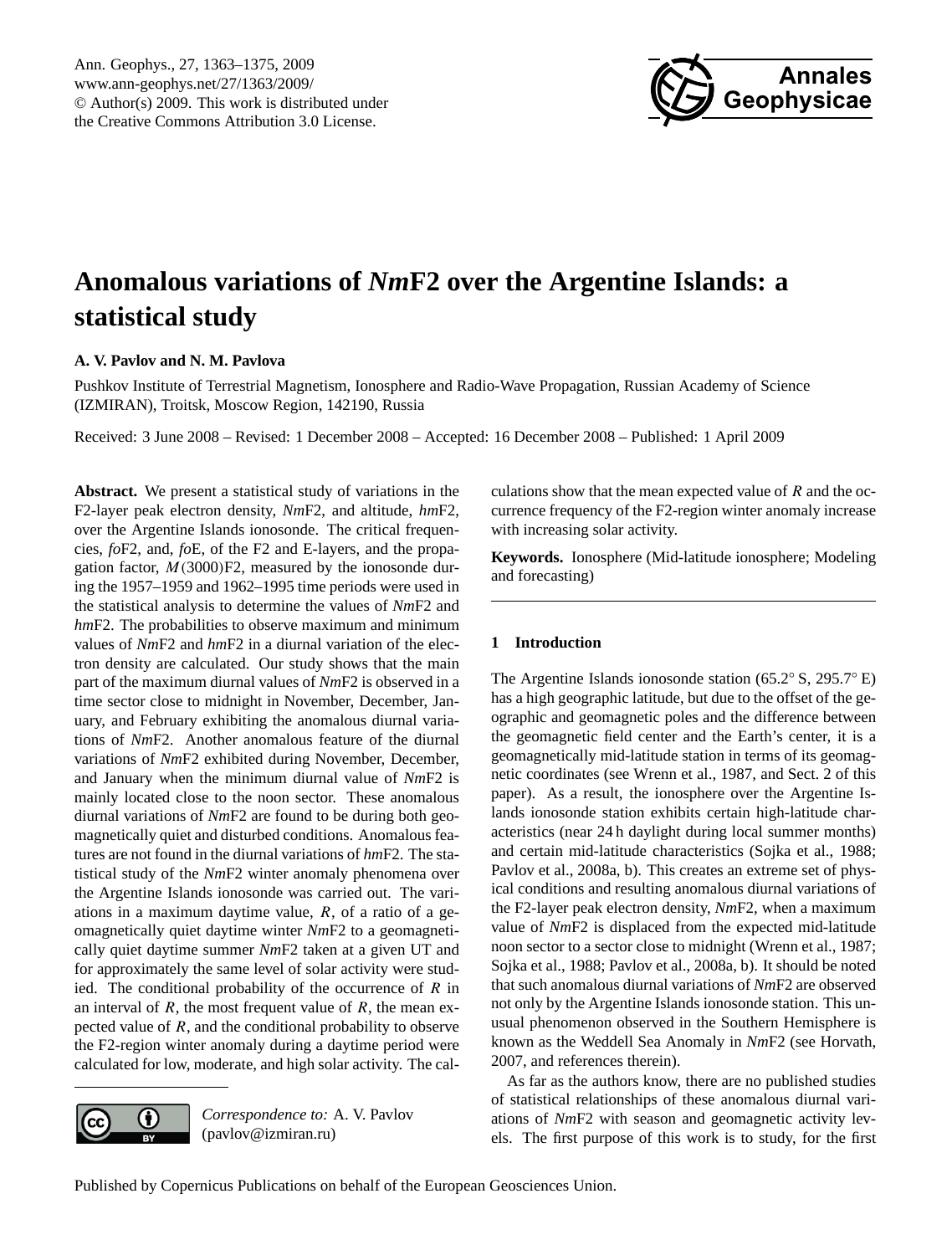time, these statistical relationships in terms of occurrence probabilities using the critical frequency, *fo*F2, of the F2 layer measured by the Argentine Islands ionosonde station and provided by the Ionospheric Digital Database of the National Geophysical Data Center in Boulder, Colorado. Such a study presented in our work is important to identify potential mechanisms for these anomalous diurnal variations of *Nm*F2.

The F2-region winter anomaly is a well-known phenomenon when the F2-layer peak electron density is greater in winter than that in summer at the same point in time over the same Earth's surface point for geomagnetically quiet daytime conditions, despite the reduced solar insolation in winter in comparison with that in summer (e.g. Croom et al., 1960; King, 1961; Torr and Torr, 1973; Millward et al., 1996; Zou et al., 2000; Rishbeth et al., 2000; Tao Yu et al., 2000; Pavlov and Pavlova, 2005, 2008a, b). The winter/summer variations in the *fo*F2 monthly noon medians were studied by Torr and Torr (1973) using the data of 140 ionosondes in 1958, 1964, and 1969. It follows from this study that the winter anomaly phenomenon in the *fo*F2 monthly noon medians is more pronounced in the Northern Hemisphere than in the Southern Hemisphere and the region of existence and magnitude of the winter anomaly decrease with decreasing solar activity. The mechanisms of formation of the winter-summer variations in *Nm*F2 over the Millstone Hill radar and Argentine Island ionosonde, whose locations are approximately magnetically conjugate, were studied for the geomagnetically quiet daytime conditions of 2–3 June 1979 and 5–6 January 1980 at high solar activity, and 15–17 January 1985 and 10–13 July 1986 at low solar activity (Pavlov and Pavlova, 2005a, b). They found that the phenomenon of *Nm*F2 winter anomaly is observed by the Millstone Hill radar, whereas this event is not observed by the Argentine Islands ionosonde, except of one instant of time (close to noon) in the comparison of the 2 June 1979 and 5 January 1980 diurnal variations of *fo*F2 measured by the Argentine Islands ionosonde. The second purpose of this work is to carry out the first statistical study of the *Nm*F2 winter anomaly over Argentine Islands using the Argentine Islands ionosonde measurements of *fo*F2 to find, for the first time, a probability to observe the winter anomaly in *Nm*F2 and an average amplitude of the *Nm*F2 winter anomaly at solar minimum, at moderate solar activity, and at solar maximum.

## **2 Data**

Our analysis is based on hourly *fo*F2 data measured by the Argentine Islands station (65.2◦ S, 295.7◦ E) during the 1957–1959 and 1962–1995 time periods (month median *fo*F2 are not used in this work). The *fo*F2 data are available by Internet from the Ionospheric Digital Database of the National Geophysical Data Center, Boulder, Colorado. It should be noted that the value of *Nm*F2 is related to *fo*F2 as

$$
NmF2 = 1.24 \times 10^{10} \text{foF2}^2,\tag{1}
$$

where the unit of *Nm*F2 is m−<sup>3</sup> , the unit of *fo*F2 is MHz.

To determine the ionosonde value of the F2-layer peak altitude, *hm*F2, the relation between *hm*F2 and the values of *fo*F2, the dimensionless ionospheric propagation factor, M(3000)F2, and the critical frequency, *fo*E, of the E-layer recommended by Dudeney (1983) is used as

$$
hmF2 = 1490/[M(3000)F2 + \Delta M] - 176,
$$
\n(2)

where  $\Delta M$ =0.253/(*fo*F2/*fo*E−1.215)−0.012, the unit of *hm*F2 is km, and the units of *fo*F2 and *fo*E are the same.

If there are no *fo*E data then it is suggested that  $\Delta M=0$ , i.e. the *hm*F2 formula of Shimazaki (1955) is used.

When the thermosphere is disturbed, the time it takes to relax back to its initial state, this thermosphere relaxation determines the time for the disturbed ionosphere to relax back to the quiet state, and the values of *Nm*F2 and *hm*F2 at given UT with 3-h geomagnetic index,  $K_p \leq 3$ , cannot always be considered as geomagnetically quiet *Nm*F2 and *hm*F2. The characteristic time of the neutral composition recovery after a storm impulse event ranges from 7 to 12 h on average (Hedin, 1987), while it may need days for all altitudes down to 120 km in the atmosphere to recover completely back to the undisturbed state of the atmosphere (Richmond and Lu, 2000). Therefore, we believe that the values of *Nm*F2 and *hm*F2 at given UT are the geomagnetically quiet ionospheric parameters if  $K_p \leq 3$  at UT under consideration and for 24-h time period prior to given UT.

We use an eccentric tilted dipole approximation for the geomagnetic field (Fraser-Smith, 1987; Deminov and Fishchuk, 2000) to calculate the geomagnetic latitude and longitude of the ionosonde station which values depend on a year. The limits of the geomagnetic latitude and longitude year changes are calculated to be (−51.70±0.27)◦ and  $(7.76\pm0.83)^\circ$ , respectively, and the McIlwain parameter, L, is changed from 2.677 to 2.786.

## **3 Statistical study of** *Nm***F2 and** *hm***F2 diurnal variations: results and discussion**

The value of *Nm*F2 reaches its minimum, *Nm*F2min, and maximum, *NmF2*<sub>max</sub>, values, and the F2-layer peak altitude is changed between its minimum,  $hmF2_{min}$ , and maximum,  $hmF2<sub>max</sub>$ , values for each time period from 00:00 UT to 24:00 UT where UT is the universal time. The solar local time is related with UT as

$$
SLT = UT + \lambda/15, \tag{3}
$$

where  $\lambda$  is the geographic longitude, the unit of measurements of  $\lambda$  is degree, SLT and UT come in units of hours. The differences of locations in SLT of the maximum and minimum values of *Nm*F2 and *hm*F2 determine differences between mid-latitude diurnal variations of *Nm*F2 and *hmF2*. We calculate a probability to observe each value of Y=*Nm*F2min, *Nm*F2max, *hm*F2min, *hm*F2max in 2 intervals of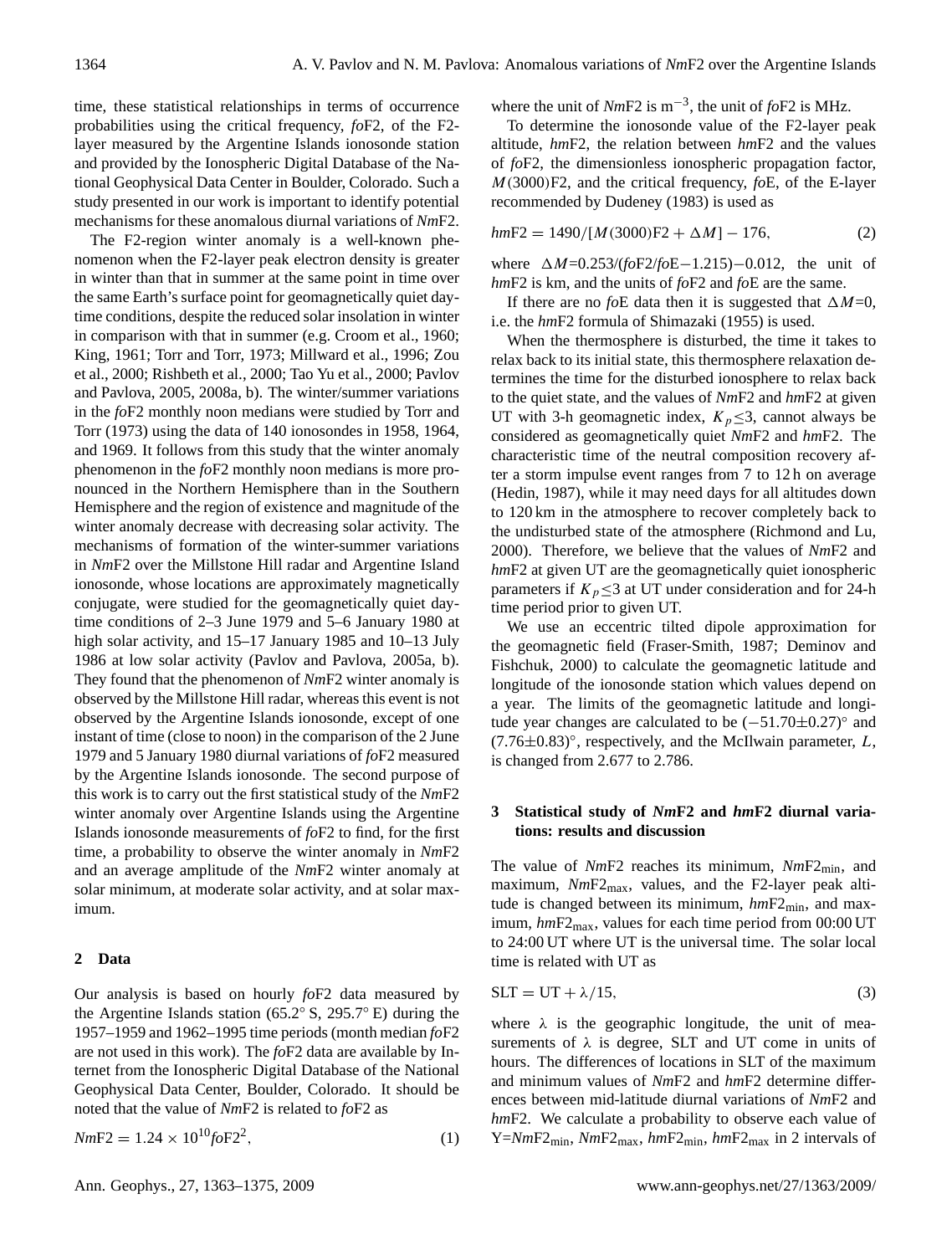a maximum 3-h geomagnetic index  $K_p$  for 24-h time period prior to and including SLT where the value of Y under study is observed:  $K_p^{\text{max}} \leq 3$  (it is labeled as "geomagnatically quiet conditions") and  $K_p^{\text{max}} > 3$  (it is labeled as "geomagnetically disturbed conditions"). Each value of *Nm*F2min, *Nm*F2max, *hm*F2min, and *hm*F2max is tested individually for each time period from 00:00 UT to 24:00 UT to label it as a geomagnetically quiet or geomagnetically disturbed value.

For each specified values of  $K_p^{\text{max}}$  and SLT, we determine a number,  $N_{\text{min}}$  (*M*,  $K_p^{\text{max}}$ , SLT), of the  $NmF2_{\text{min}}$  observations and a number,  $N_{\text{max}}(M, K_p^{\text{max}}, SLT)$ , of  $NmF2_{\text{max}}$  observations in a given month of  $\overline{M}$  provided the value of  $K_p^{\text{max}}$  was located within the interval specified  $(K_p^{\text{max}} > 3 \text{ or } K_p^{\text{max}} \leq 3)$ . The probability,  $\Psi_N$ , to observe *NmF2*<sub>max</sub> and the probability,  $P_N$ , to observe  $NmF2_{\text{min}}$  at given SLT during a diurnal time period (from 00:00 UT to 24:00 UT) in a chosen month of M during geomagnetically quiet or geomagnetically disturbed conditions, are determined as

$$
\Psi_N(M, K_p^{\text{max}}, SLT) = N_{\text{max}}(M, K_p^{\text{max}}, SLT)/N(M, K_p^{\text{max}}),
$$
  
\n
$$
P_N(M, K_p^{\text{max}}, SLT) = N_{\text{min}}(M, K_p^{\text{max}}, SLT)/N(M, K_p^{\text{max}}),
$$
  
\n(4)

where  $N(M, K_p^{\text{max}})$  is a number of days in a chosen month of M when the ionosonde measurements of *Nm*F2 were carried out provided the value of  $K_p^{\text{max}}$  is located within the interval specified ( $K_p^{\text{max}} > 3$  or  $K_p^{\text{max}} \leq 3$ ).

The F2-layer peak altitude is changed between its minimum,  $hmF2_{\text{min}}$ , and maximum,  $hmF2_{\text{max}}$ , values for each time period from 00:00 UT to 24:00 UT. For a given month in a year, we calculate a number,  $H_{\text{min}}(M, K_p^{\text{max}}, SLT)$ , of the  $hmF2_{\text{min}}$  observations and a number,  $H_{\text{max}}(M, K_p^{\text{max}}, SLT)$ , of the  $hmF2_{\text{max}}$  observations in a given month of M provided the value of  $K_p^{\text{max}}$  is located within the interval specified  $(K_p^{\text{max}} > 3$  or  $K_p^{\text{max}} \leq 3$ ). The probability,  $\Psi_h$ , to observe  $h\dot{m}F2_{\text{max}}$  and the probability,  $P_h$ , to observe  $h\dot{m}F2_{\text{min}}$ at given SLT during a diurnal time period (from 00:00 UT to 24:00 UT) in a chosen month of M during geomagnetically quiet or geomagnetically disturbed conditions, are determined as

$$
\Psi_h(M, K_p^{\max}, SLT) = H_{\max}(M, K_p^{\max}, SLT) / H(M, K),
$$
  
\n
$$
P_h(M, K_p^{\max}, SLT) = H_{\min}(M, K_p^{\max}, SLT) / H(M, K_p^{\max}),
$$
\n(5)

where  $H(M, K_p^{\text{max}})$  is a number of days in a chosen month of  $M$  when the ionosonde measurements of  $M(3000)F2$  were carried out provided the value of  $K_p^{\text{max}}$  was located within the interval specified ( $K_p^{\text{max}} \leq 3$  or  $K_p^{\text{max}} > 3$ ).

The results of calculations of  $\Psi_N$  and  $P_N$  are shown in Figs. 1 and 2, respectively, for each month in a year. In each panel of Figs. 1–2, solid and dashed lines correspond to quiet ( $K_p^{\text{max}} \leq 3$ ) and disturbed ( $K_p^{\text{max}} > 3$ ) conditions, respectively. We consider that mid-latitude diurnal variations of *Nm*F2 are anomalous for a month in a year if the F2-layer peak electron density reaches its minimum value close to the noon sector, or the F2-layer peak electron density maximum is located in a time sector close to midnight. On the bases of these features, we conclude from Figs. 1 and 2 that, in the main, *Nm*F2 does not exhibit anomalous diurnal variations in April, May, June, July, August, and September. As the model calculations show, during these months the maximum value of *Nm*F2 is mainly located in the sector close to the minimum value of the solar zenith angle,  $\chi$ , and a main peak of  $P_N$  is displaced from a peak of  $\Psi_N$  to larger solar zenith angles (to calculate the solar zenith angle we use the Fortran subroutine soco taken from the IRI2007 model at [ftp:](ftp://nssdcftp.gsfc.nasa.gov/models/ionospheric/iri/iri2007/) [//nssdcftp.gsfc.nasa.gov/models/ionospheric/iri/iri2007/\)](ftp://nssdcftp.gsfc.nasa.gov/models/ionospheric/iri/iri2007/). In November, December, January, and February, the maximum value of *Nm*F2 is not primarily observed in a time sector close to noon. Furthermore, the minimum value of the F2 layer peak electron density is observed mainly close to the noon sector during November, December, and January (see Fig. 2). We conclude that the diurnal variations of *Nm*F2 are anomalous in November, December and January and these diurnal variations are partially anomalous in February. The changeover from the November and February diurnal variations of *Nm*F2 to those in April and September occurs in March and October, respectively. The difference between the quiet and disturbed values of  $\Psi_N$  (see solid and dashed lines in Fig. 1) and the difference between  $P_N$  for  $K_p^{\text{max}} \leq 3$  and that for  $K_p^{\text{max}} > 3$  (see solid and dashed lines in Fig. 2) can be produced by the difference in the wind-induced plasma drift and neutral densities between quiet and disturbed conditions.

Figure 3 shows the calculated values of  $P_h$  (solid lines and squares) and  $\Psi_h$  (dashed and dotted lines) at SLT for  $K_p^{\text{max}} \leq 3$  (solid lines and squares) and  $K_p^{\text{max}} > 3$  (dashed and dotted lines) for each month in a year. As Fig. 3 shows, the diurnal variations of *hm*F2 over the Argentine Islands correspond to the normal diurnal variations of *hm*F2 observed at middle latitudes. The F2-layer peak altitude is mainly lowest close to midday because the thermospheric wind blows poleward and forces ions and electrons down the field lines. Conversely, close to midnight the thermospheric wind blows away from the pole to the equator forcing the ionospheric plasma up the field lines and consequently increasing *hm*F2.

It follows from Fig. 1 that the maximum in the diurnal variations of *Nm*F2 were observed primarily close to midday in June, July, August, and September. Let  $\Delta t_d = SLT_2 - SLT_1$ is a daytime duration from a sunrise solar local time,  $SLT<sub>1</sub>$ , to a sunset solar local time,  $SLT_2$ , when  $\chi < 90^\circ$ . The value of  $\Delta t_d$  changes from day to day during a month within limits which are calculated. We found that  $\Delta t_d$ =07:17–10:42 (April), 03:57–06:49 (May), 02:44–03:52 (June), 03:05– 06:00 (July), 06:07–09:24 (August), 09:31–12:53 (September). It follows from our calculations that  $\Delta t_d$ =20:02–21:19 in December and  $\Delta t_d$ =17:37–20:53 in January, i.e. the Argentine Islands can be sunlit almost all day during some days of these months. Hence, diurnal variations of *Nm*F2 have only a weak solar zenith dependence by Chapman function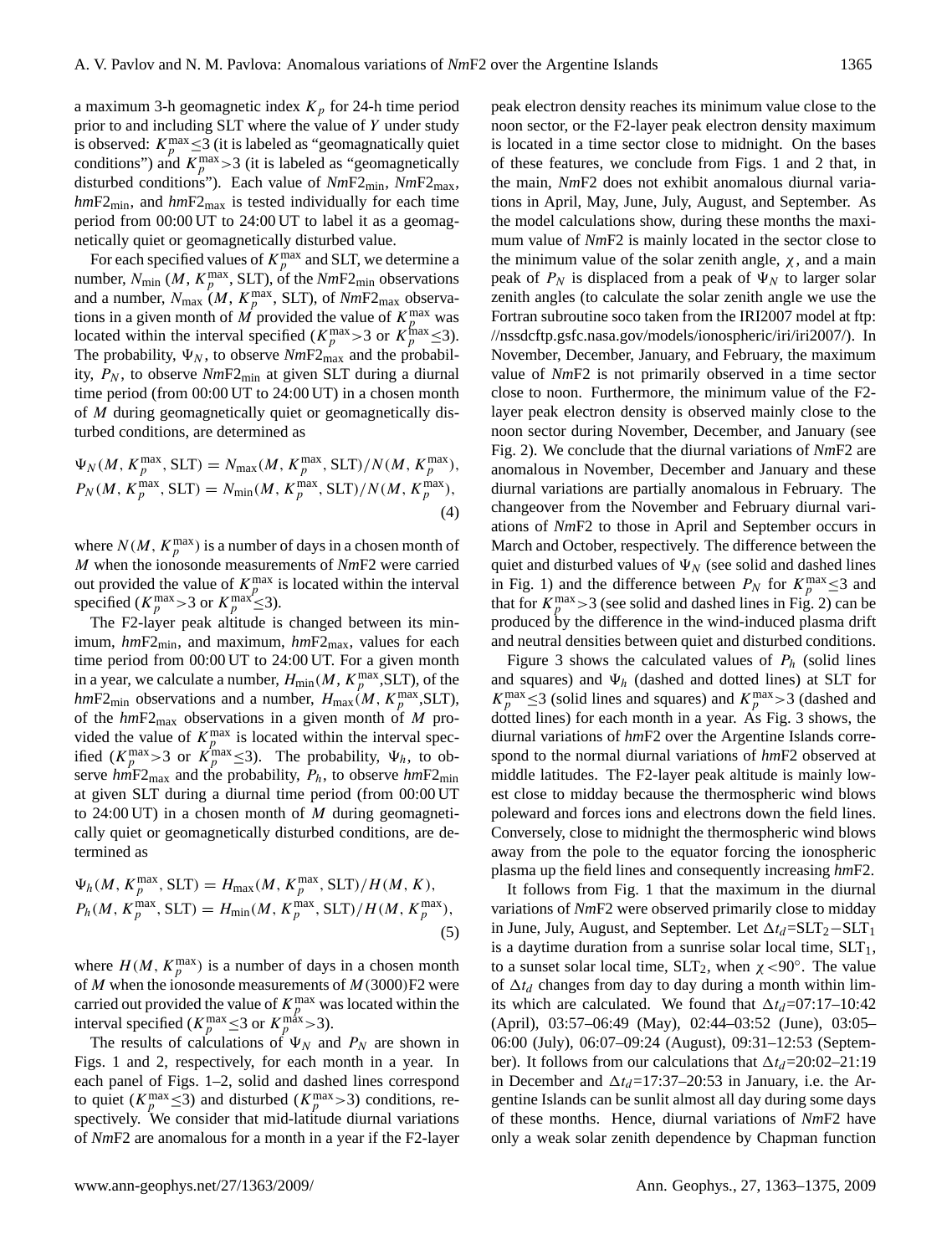

**Fig. 1.** A probability,  $\Psi_N$ , of the maximum *Nm*F2 value occurrence at SLT for  $K_p^{\max} \le 3$  (solid lines) and  $K_p^{\max} > 3$  (dashed lines) in diurnal variations of *Nm*F2 measured at the Argentine Islands ionosonde station for January, February, and March, April, May, June, July, September, October, November, and December.

variations in the production rates of  $O<sup>+</sup>$  ions during the main part of a daytime period, and the main part of these diurnal variations of *Nm*F2 is caused by changes in the neutral wind-induced plasma drift along magnetic field lines and by neutral densities variations. A poleward neutral wind causes a lowering of the F2-region height and a resulting reduction of  $NmF2$  due to an increase in the loss rate of  $O^+(4S)$  ions in the chemical reactions of these ions with unexcited and vibrationally excited  $N_2$  and  $O_2$ , whereas a wind, which is equatorwards, tends to increase the value of *Nm*F2 by transporting the plasma up along field lines to regions of lower

chemical loss of  $O^+(^4S)$  ions. It follows from Fig. 3 that, close to the noon sector, the F2-layer is lowered into an altitude region of higher recombination rates of  $O^+(^4S)$  ions leading to lower *Nm*F2 values. Close to the midnight sector, the F2-layer is raised and maintained by this plasma drift. As the ionosphere is sunlit during the long summer day in January and December, the value of *Nm*F2 is increased leading to the observed higher anomalous *Nm*F2 values close to midnight. This mechanism of the formation of the anomalous diurnal variations of *Nm*F2 over the Argentine Islands is supported by the model simulations of the monthly diurnal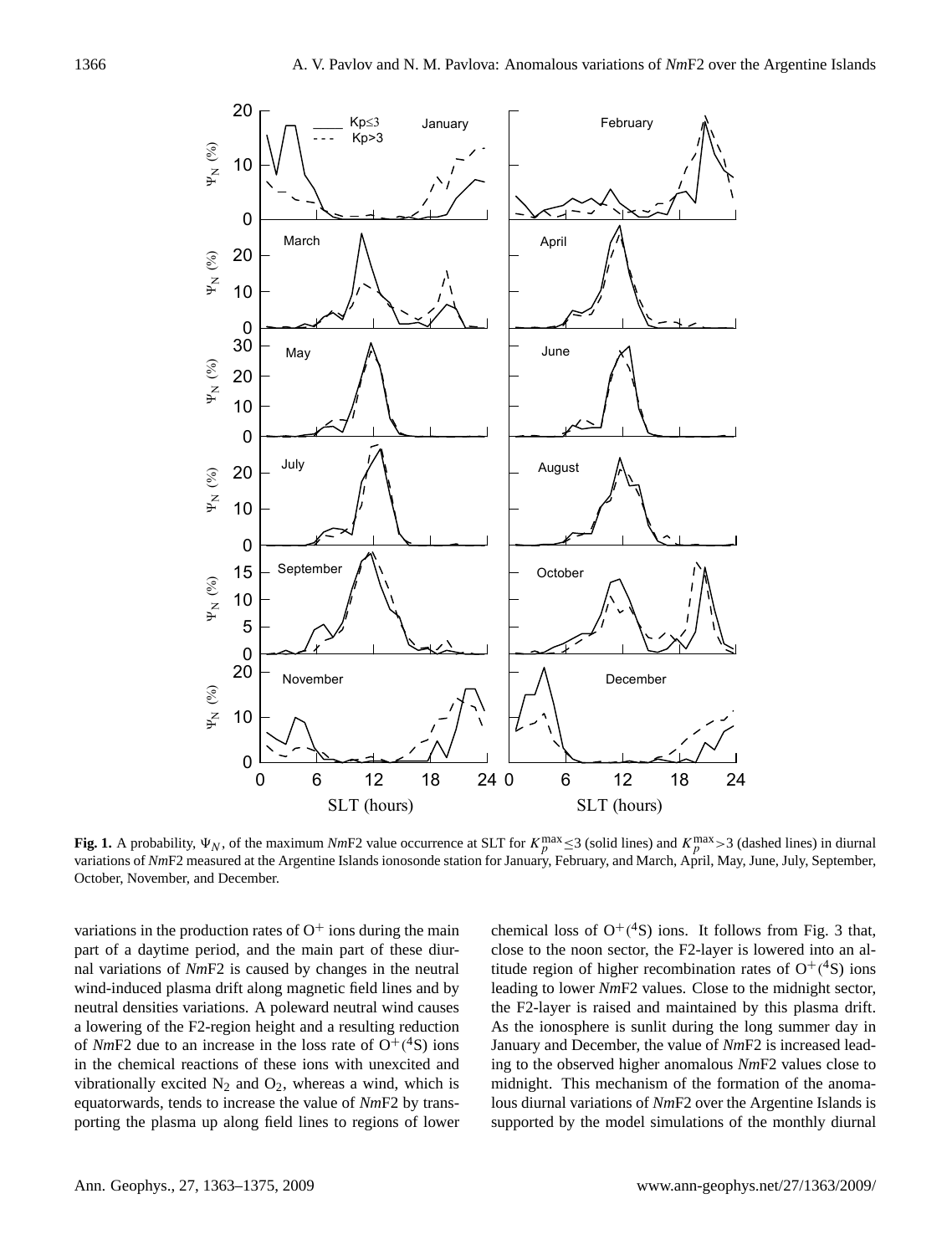

**Fig. 2.** A probability,  $P_N$ , of the minimum  $NmF2$  value occurrence at SLT for  $K_p^{\max} \leq 3$  (solid lines) and  $K_p^{\max} > 3$  (dashed lines) in diurnal variations of *Nm*F2 measured at the Argentine Islands ionosonde station for January, February, and March, April, May, June, July, September, October, November, and December.

variations for the geomagnetically quiet conditions at several levels of solar cycle (Sojka et al., 1988) and by the comparison between the measured and modeled *Nm*F2 during the 5–6 January 1980 and 15–17 January1985 geomagnetically quiet time periods at solar maximum and minimum (Pavlov et al., 2008a, b).

The maximum value of  $\Psi_N$  is located close to midnight in February and in November while  $\Delta t_d$ =14:16–17:30 in February and  $\Delta t_d$ =16:28–19:57 in November. It appears reasonable to assume that this daytime duration is large enough to provide the mechanism of the February and November anomalous diurnal variations of *Nm*F2 described above for

January and December. It should be noted that, contrary to January, November, and December, the majority of the minimum values of  $P_N$  is not observed close to the noon sector in February (see Fig. 2). The difference between the February and November diurnal variations of  $\Psi_N$  and  $P_N$ is an evidence in favour of a difference between February and November thermospheric circulations during geomagnetically quiet conditions.

Month averages of *Nm*F2min, *hm*F2min, *Nm*F2max, and *hm*F2max are the observed characteristic of the anomalous diurnal variations of *Nm*F2. These ionospheric parameters were calculated for geomagnetically quiet and disturbed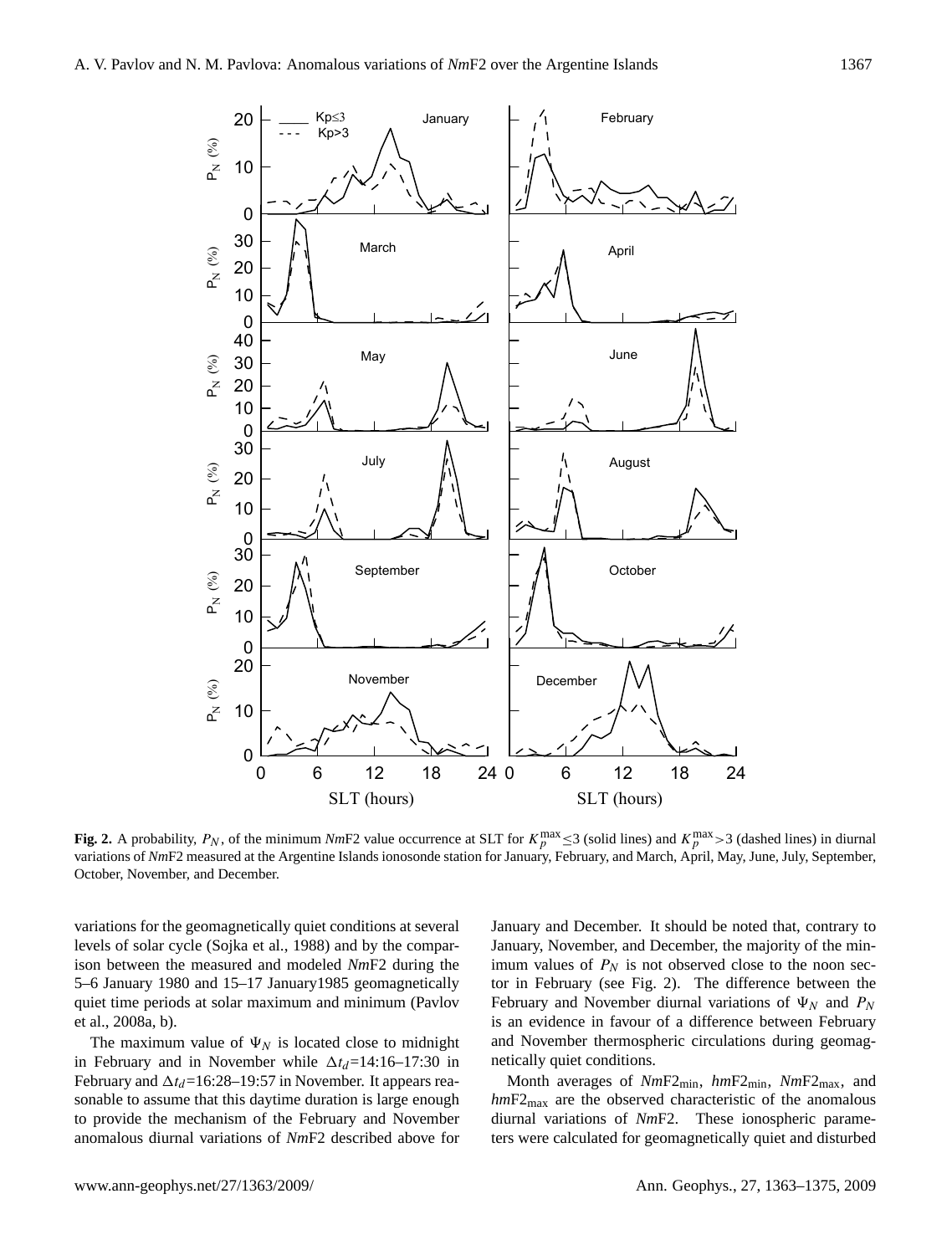

variations of *hmF2* measured at the Argentine Islands ionosonde station for January, February, and March, April, May, June, July, September, Fig. 3. A probability,  $P_h$ , of the minimum  $hmF2$  value occurrence (solid lines and squares) and a probability,  $\Psi_h$ , of the maximum  $hmF2$ value occurrence (dashed and dotted lines) at SLT for  $K_p^{\text{max}} \leq 3$  (solid lines and squares) and  $K_p^{\text{max}} > 3$  (dashed and dotted lines) in diurnal October, November, and December.

conditions taking into consideration three different F10.7 solar activity index relative labels: "low, moderate, and high solar activity", for which we use F10.7<100,  $100 \leq$ F10.7 $\leq$ 170, and F10.7>170, respectively. Average values of *Nm*F2min and  $NmF2_{\text{max}}$  for a given value of M, quiet and disturbed conditions, and low, moderate, and high solar activity levels are determines as

$$
\langle NmF2_{\min} \rangle = SN_{\min}(M, K_p^{\max}, F10.7) / N(M, K_p^{\max}, F10.7),
$$
  

$$
\langle NmF2_{\max} \rangle = SN_{\max}(M, K_p^{\max}, F10.7) / N(M, K_p^{\max}, F10.7),
$$
  
(6)

where  $N(M, K_p^{\text{max}}, F10.7)$  is a number of days in a chosen month in a year when the ionosonde measurements of *Nm*F2 were carried out provided the values of  $K_p^{\text{max}}$  and F10.7 were located within the intervals specified,  $SN_{\text{min}}(M, K_p^{\text{max}}, F10.7)$  and  $SN_{\text{max}}(M, K_p^{\text{max}}, F10.7)$ are sums of *Nm*F2min and *Nm*F2max, respectively, for chosen values of M,  $K_p^{\text{max}}$ , and F10.7.

We determine average values of  $hmF2_{min}$  and  $hmF2_{max}$  for a given month in a year, 2 intervals of  $K_p^{\text{max}}$ , and 3 intervals of F10.7 as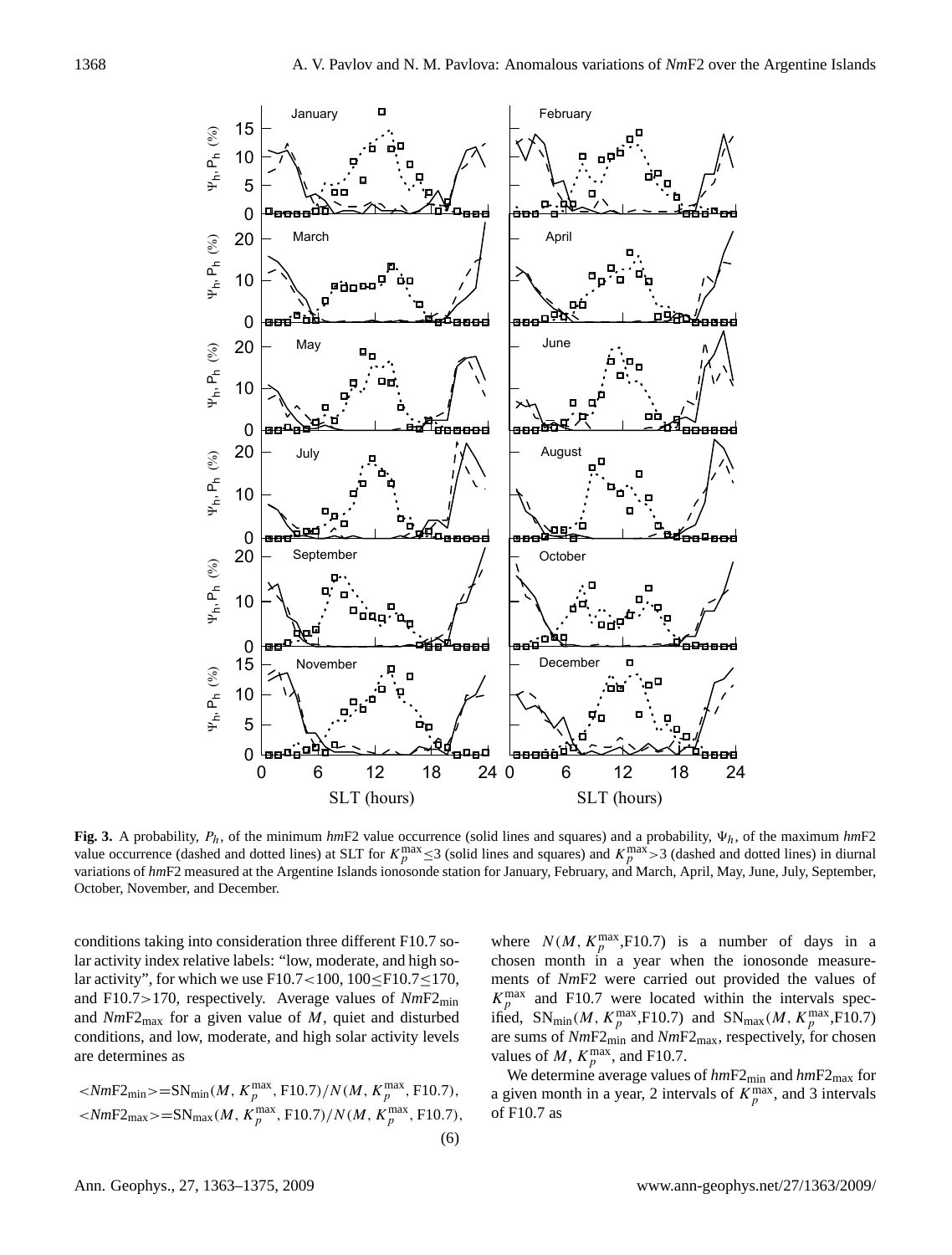**Table 1.** The month averages of  $NmF2_{\text{min}}$ ,  $hmF2_{\text{min}}$  (first numbers), and  $NmF2_{\text{max}}$ ,  $hmF2_{\text{max}}$  (second numbers) found from the measurements of the Argentine Island ionosonde station during the geomagnetically quiet and disturbed conditions for low, moderate, and high solar activity in January, February, November, and December.

|          | $\langle NmF2_{\rm min} \rangle$ , $\langle NmF2_{\rm max} \rangle$ , $10^5 \text{ cm}^{-3}$ |                  |                       |                  |                     |                  | $\langle \text{lmF2}_{\text{min}} \rangle$ , $\langle \text{lmF2}_{\text{max}} \rangle$ , km |                  |                        |                  |                     |                  |  |
|----------|----------------------------------------------------------------------------------------------|------------------|-----------------------|------------------|---------------------|------------------|----------------------------------------------------------------------------------------------|------------------|------------------------|------------------|---------------------|------------------|--|
|          | F10.7<100                                                                                    |                  | $100 <$ F10.7 $<$ 170 |                  | F10.7 > 170         |                  | F10.7<100                                                                                    |                  | $100 <$ F $10.7 <$ 170 |                  | F10.7 > 170         |                  |  |
|          | $K_n^{\max} \leq 3$                                                                          | $K_n^{\max} > 3$ | $K_n^{\max} \leq 3$   | $K_n^{\max} > 3$ | $K_n^{\max} \leq 3$ | $K_n^{\max} > 3$ | $K_n^{\max} \leq 3$                                                                          | $K_n^{\max} > 3$ | $K_p^{\max} \leq 3$    | $K_n^{\max} > 3$ | $K_n^{\max} \leq 3$ | $K_n^{\max} > 3$ |  |
| January  | 2.9, 8.3                                                                                     | 2.4.7.2          | 5.1, 13.8             | 4.1, 13.0        | 5.6, 15.3           | 4.9, 12.0        | 219, 352                                                                                     | 220, 387         | 280, 413               | 262, 421         | 300, 438            | 288, 455         |  |
| February | 2.6, 6.1                                                                                     | 1.9.6.9          | 4.8.9.9               | 3.4, 10.7        | 7.0, 12.7           | 4.3, 10.9        | 214, 348                                                                                     | 216, 372         | 248, 395               | 249.423          | 297, 439            | 288, 468         |  |
| November | 3.3.8.4                                                                                      | 2.6, 9.2         | 5.8, 13.2             | 4.9, 11.8        | 7.6, 16.2           | 6.6, 14.0        | 223, 361                                                                                     | 228, 384         | 275, 401               | 279.432          | 323, 442            | 315, 471         |  |
| December | 3.2, 10.0                                                                                    | 2.8.8.4          | 5.1, 15.4             | 4.8, 13.5        | 6.3, 17.8           | 5.1, 13.6        | 231, 359                                                                                     | 229, 379         | 285, 407               | 282, 429         | 325, 457            | 308, 462         |  |

$$
\langle h m F 2_{\min} \rangle = SH_{\min}(M, K_p^{\max}, F10.7) / H(M, K_p^{\max}, F10.7),
$$
  

$$
\langle h m F 2_{\max} \rangle = SH_{\max}(M, K_p^{\max}, F10.7) / H(M, K_p^{\max}, F10.7),
$$
  
(7)

where  $H(M, K_p^{\text{max}}, F10.7)$  is a number of days in a chosen month in a year when the ionosonde measurements of  $M(3000)F2$  were carried out provided the values of  $K_p^{\text{max}}$  and F10.7 were located within the intervals specified, SH<sub>min</sub>(*M*,  $K_p^{\text{max}}$ ,F10.7) and SH<sub>max</sub>(*M*,  $K_p^{\text{max}}$ ,F10.7) are sums of *hm*F2min and *hm*F2max, respectively, for chosen values of M,  $K_p^{\text{max}}$ , and F10.7.

Table 1 shows the calculated values of  $\langle NmF2_{\text{min}} \rangle$ , <*Nm*F2max>, <*hm*F2min>, <*hm*F2max>, for January, February, November, and December when the anomalous diurnal variations of *Nm*F2 are observed. As Table 1 shows, during the geomagnetically quiet conditions the  $\langle NmF2_{\text{max}}\rangle / \langle NmF2_{\text{min}}\rangle$  ratio is equal to 2.7–2.9, 1.8–2.3, 2.1–2.5, 2.8–3.1 in January, February, November, and December, respectively, and an increase in solar activity leads only to a weak decrease in the  $\langle NmF2_{\text{max}}\rangle / \langle NmF2_{\text{min}}\rangle$ ratio in February, November, and December, while this ratio is approximately the same in January for moderate and high solar activity. It is seen from Table 1 that the average geomagnetic storm and substorm response is negative in <*Nm*F2min> and <*Nm*F2max>, except of February and November for low solar activity and February for moderate solar activity when a change of the geomagnetic activity level from  $K_p^{\text{max}} \geq 3$  to  $K_p^{\text{max}} < 3$  causes a reduction in <*Nm*F2max>. The differences in the wind-induced plasma drift and neutral densities between quiet and disturbed conditions are responsible for the difference between the quiet and disturbed values of <*Nm*F2min> and <*Nm*F2max>. As it was shown above, the diurnal variations of *hm*F2 are not anomalous. It is only worth noting that the value of  $\langle 1/mF2_{\text{max}} \rangle$  for  $K_p^{\text{max}} \geq 3$  is greater than that for  $K_p^{\text{max}} \leq 3$ . This increase in  $\langle \dot{h}mF2_{\text{max}} \rangle$  can be interpreted as a result of an increase in the strength of the average wind-induced plasma drift.

Soft particle precipitation can be suggested as a mechanism in changing the diurnal variations of *Nm*F2 under investigation. The bombardment of the atmosphere by low energy electrons causes diffuse aurora which is located in the region near the equatorward edge of the auroral oval (Feldstein and Galperin, 1985; Horwitz et al., 1986). However, only a part of the low energy electrons with energies less than or equal to about 2–5 eV is mainly effective for producing ionization at F-region altitudes (Rees, 1964). Nevertheless, it is possible to suggest that this low energy electron participation produces additional ionization in the F2-region over the Argentine Islands and a part of the studied diurnal variations of  $\Psi_N$  and  $P_N$ .

Soft electrons, with energy greater than 1.97 eV, excite the atomic oxygen to the D level by collisional impact at F2 region altitudes (where atomic oxygen is the dominant neutral gas constituent) leading to an increase in the intensity of the 630 nm atomic oxygen emission. As far as the authors know, there are no published papers where this optical manifestation of such bombardment of the atmosphere at the F2-region altitudes for geomagnetically quiet conditions would discussed. Therefore, an argument against ionization of neutral species by soft electrons as a part of a source of the geomagnetically quiet diurnal variations of  $\Psi_N$  and  $P_N$ is that such ionization would be accompanied by strong airglow emissions at 630 nm.

It follows from the DE 1 and 2 spacecraft measurements that the most probable equatorial boundary location of low energy electrons (100 eV) of diffuse aurora corresponds to the McIlwain parameter  $L=L_{eq}=8.02, 7.18, 6.34, 5.50$  for  $K_p$ =0, 1, 2, 3, respectively, in the 15:00–24:00 MLT sector (Horwitz et al., 1986). The value of  $L_{eq}$  > 3.16 for  $K_p \le 3.75$ during all the DE 1 and 2 spacecraft measurements, and,  $L_{eq} \geq 3.34$  for  $K_p \leq 4.75$ , except of only two measurements with  $L_{ea} \approx 3.16$  (see Fig. 6 of Horwitz et al., 1986). Thus, the Argentine Islands ionosonde cannot be located in a region of low energy electron precipitation during geomagnetically quiet conditions for  $K_p \leq 3$ . The electron bombardment of the atmosphere cannot be invoked to account for the studied diurnal variations of  $\Psi_N$  and  $P_N$  for  $K_p^{\max} \leq 3$ .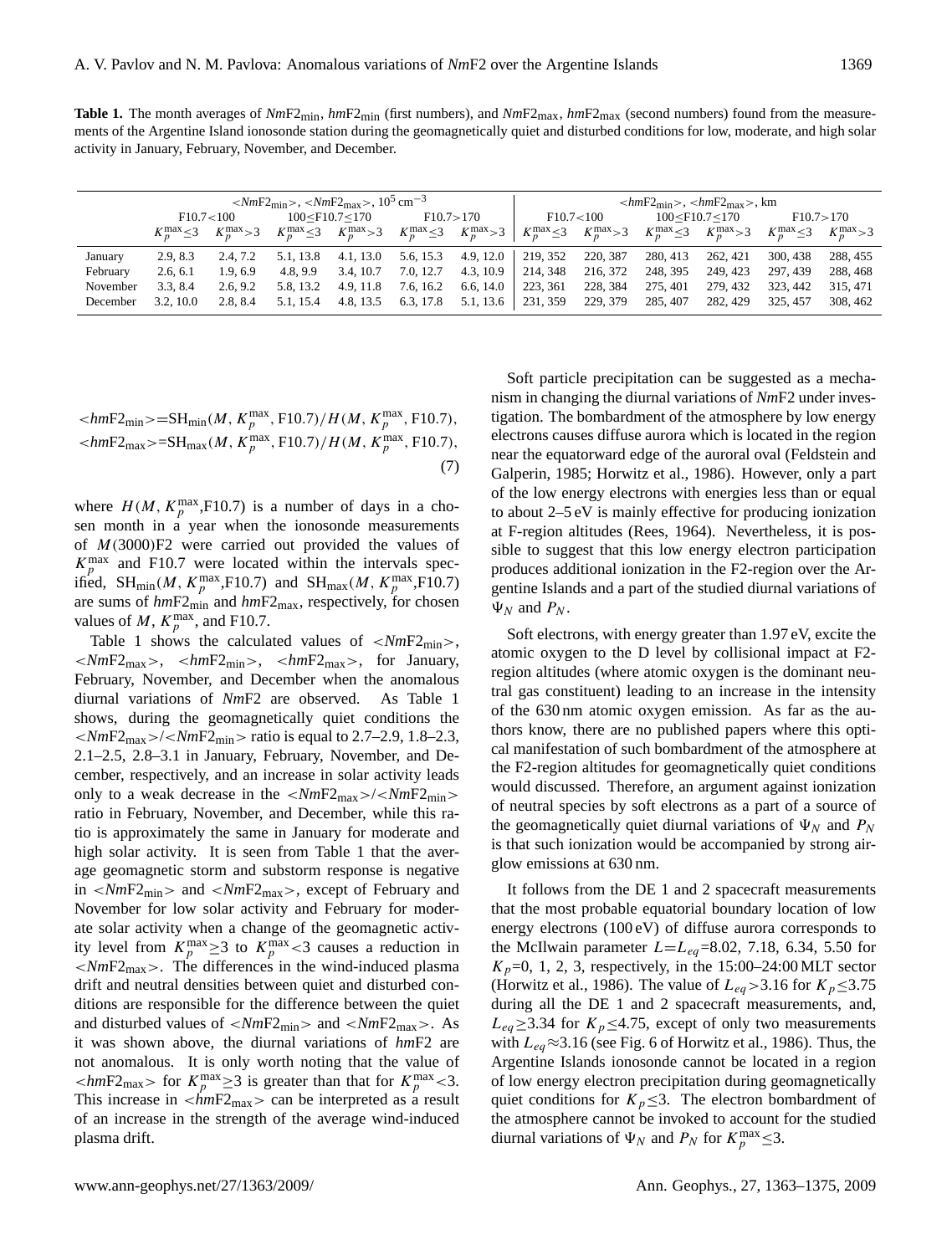Precipitation of low energy electrons (∼1–2 keV) was recorded by instruments on board the Aureol-1, 2 satellites. The empirical model produces the equatorward boundary of this precipitation region at  $L=3.78-9.90$  for  $K_p=00:00-$ 03:00 and 00:00–07:00 MLT, and these results agree with the data from the DMSP satellites (Galperin et al., 1997). It should be noted that low energy electron fluxes measured by the instruments on board the Aureol-1, 2 satellites in the region of the main ionospheric trough of the subauroral ionosphere in the sector of 18:00–24:00 MLT were very weak, and, there were no significant resulting additional ionization of the F2-region (Lissakov et al., 1985). Therefore, not all low energy electron precipitations can produce noticeable variations of the F2-region electron density even if these low energy electron precipitations exist. If there are measurements of soft electron precipitations or increases in the 630 nm emission caused by these precipitations during geomagnetically disturbed conditions at middle geomagnetic latitudes, then it is necessary to study the relative role of these electrons as a possible source of variations in *Nm*F2 in each case.

## **4 Statistical study of the** *Nm***F2 winter anomaly: results and discussion**

In the Southern Hemisphere, the December and June solstices are usually considered to be centre points of the local summer and winter seasons, respectively. Therefore, we compare *Nm*F2 measured during December and June while January *Nm*F2 measurements are compared with those measured during July to reach 6 month difference between summer and winter months. The study of the F2-region winter anomaly carried out in this work, is based on the comparison of geomagnetically quiet daytime values of *Nm*F2 (see Sect. 2) at given UT when  $\chi$  <90°. To reach approximately the same level of the solar activity for summer and winter days, the difference between the winter and summer daily F10.7 solar activity indexes is taken to be less or equal to 20 in the statistical analysis. On the other hand, the value of *Nm*F2 is a function of production and loss rate of unexcited and electronically excited  $O<sup>+</sup>$  ions (see, e.g., Pavlov and Pavlova, 2005). As a result, the F2-layer peak electron density depends on the neutral temperature and densities whose values are functions of F10.7 solar activity index for a previous day (Hedin, 1987). Hence, we find a difference between F10.7 solar activity indexes for days preceding the winter and summer days examined. If this difference is less or equal to 20, then these winter and summer days are taken into consideration.

The F2-region winter anomaly is determined by the ratio

 $r = NmF2(W, UT, F10.7)/NmF2(S, UT, F10.7)$ , (8)

where *Nm*F2(W,UT,F10.7) and *Nm*F2(S,UT,F10.7) are geomagnetically quiet daytime winter and summer values of *Nm*F2, respectively, described above.

If there are several values of *Nm*F2(S,UT,F10.7) arranged in order of increasing a number of a day in a month for a given value of *Nm*F2(W,UT,F10.7), then only the first one is used in the statistical analysis.

It should be noted that the mid-latitude ionosphere exhibits considerable day-to-day variability in *Nm*F2 during geomagnetically quiet conditions under similar solar activity conditions at all local times for each month (Forbes et al., 2000; Rishbeth and Mendillo, 2001). The origins of this ionospheric variability are discussed in detail by Forbes et al. (2000) and Rishbeth and Mendillo (2001). This day-today variability of *Nm*F2 results in a variability of r, and the statistical methods are required to be used in the study of the *Nm*F2 winter anomaly.

A dependence of r on UT has a maximum value  $R=r_{\text{max}}$ during each daytime period under consideration at some value of UT. The F2-region winter anomaly occurs during a daytime period for given F10.7 and chosen winter and summer months if  $R>1$ . The statistical study of this phenomena is carried out taking into consideration three different daily F10.7 solar activity index relative labels: "low, moderate, and high solar activity", for which we use F10.7<100,  $100 \leq$ F10.7 $\leq$ 170, and F10.7 $>$ 170, respectively. To determine these solar activity intervals, we employ F10.7 index corresponding to a winter day. A difference between F10.7 indexes for summer and winter days used in each calculation of r is taken to be less or equal to 20.

To study the distribution of  $R$  in amplitude, we split the range of R into intervals of the same length,  $\Delta R$ =0.2. The conditional probability,  $Q(R)$ , of the occurrence of R in an interval of  $R$  is determined as a ration of a number of  $R$ with amplitudes in a given range to a number of  $R$  including all amplitudes of  *provided the value of F10.7 was lo*cated within the interval specified. Figure 4 shows the calculated value of  $Q(R)$  for high (solid lines), moderate (dashed lines), and low (dotted lines) solar activity on the base of the December and June *fo*F2 data set (left panel) and the January and July *fo*F2 data set (right panel). It is seen from Fig. 4 that the solid, dashed, and dotted lines of each panel do not differ greatly in appearance. The most frequent value,  $R_{MF}$ , of R is an amplitude where the maximum of  $Q(R)$  is achieved. As Fig. 4 shows this maximum of  $Q(R)$  is sharply pronounced. The value of  $R_{MF}$  is the same for low, moderate, and high solar activity if the December and June *fo*F2 data set is used (see Fig. 4 and Table 2). The use of the January and July *fo*F2 data set leads us to conclude that the most frequent value of R at low solar activity coincides with that at high solar activity and is slightly less than that at middle solar activity (see Fig. 4 and Table 2).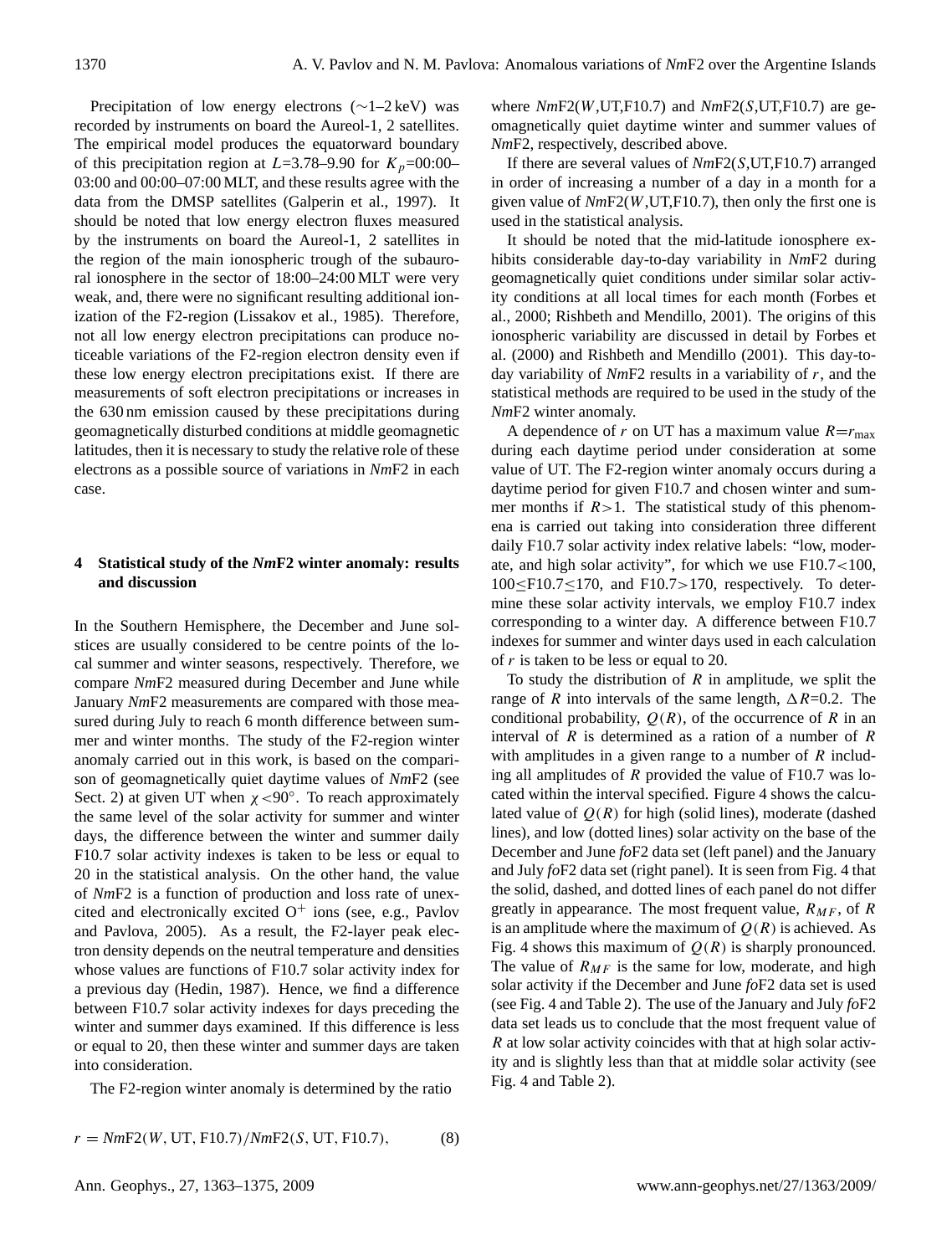

Fig. 4. The conditional probability,  $Q(R)$ , of the occurrence of R in an interval of R for high (solid lines), moderate (dashed lines), and low (dotted lines) solar activity calculated by the use of the December and June *fo*F2 data set (left panel) and the January and July *fo*F2 data set (right panel).

The mean value of expectation of  $R$  (the average) is defined by

$$
\langle R \rangle = \sum_{k \ge 1} R_k \mathcal{Q}(R_k), \tag{9}
$$

where  $R_k=(k-0.5)\Delta R$ .

The results of calculations presented in Table 2 show that the magnitude of  $\langle R \rangle$  decreases with decreasing solar activity. It follows from Table 2 that the value of  $\langle R \rangle$  exceeds the value of  $R_{MF}$ . Nevertheless, this difference is not very large because the conditional probability distribution  $Q(R)$ is not strongly skewed (see Fig. 4). It follows from Table 2 that the value of  $\langle R \rangle$  is less than 1 for low and moderate solar activity when the probability to observe the *Nm*F2 winter anomaly is changed between 8.4% and 35.4%. We conclude that a comparison of the winter/summer values of  $\langle R \rangle$  cannot be a criterion of the absence of the *Nm*F2 winter anomaly.

The conditional probability,  $Q(R>1)$ , to observe the F2region winter anomaly during a daytime period can be determined as a ratio of the number of  $R>1$  to the number of R including all amplitudes of R provided the value of F10.7

**Table 2.** The conditional probability,  $Q(R>1)$ , to observe the F2region winter anomaly during a daytime period, the most frequent value,  $R_{MF}$ , of R, and the expected value,  $\langle R \rangle$ , of R found from the measurements of the Argentine Island ionosonde station during the geomagnetically quiet conditions for low, moderate, and high solar activity.

|                                                                                                                   |        | December and June |      | January and July             |          |                     |  |  |
|-------------------------------------------------------------------------------------------------------------------|--------|-------------------|------|------------------------------|----------|---------------------|--|--|
|                                                                                                                   | O(R>1) | $R_{MF}$          |      | $\langle R \rangle$ $Q(R>1)$ | $R_{MF}$ | $\langle R \rangle$ |  |  |
|                                                                                                                   | $\%$   |                   |      | $\%$                         |          |                     |  |  |
| F10.7<100                                                                                                         | 8.4    | 0.70              | 0.67 | 11.1                         | 0.70     | 0.73                |  |  |
| 100 <f10.7<170< th=""><th>28.1</th><th>0.70</th><th>0.85</th><th>35.4</th><th>0.90</th><th>0.94</th></f10.7<170<> | 28.1   | 0.70              | 0.85 | 35.4                         | 0.90     | 0.94                |  |  |
| F10.7 > 170                                                                                                       | 417    | 0.70              | 1.09 | 40.0                         | 0.70     | 1.08                |  |  |

was located within the interval specified. The calculated values of  $Q(R>1)$  are presented in Table 2. It is seen from this table that the occurrence frequency of the F2-region winter anomaly increases with increasing solar activity.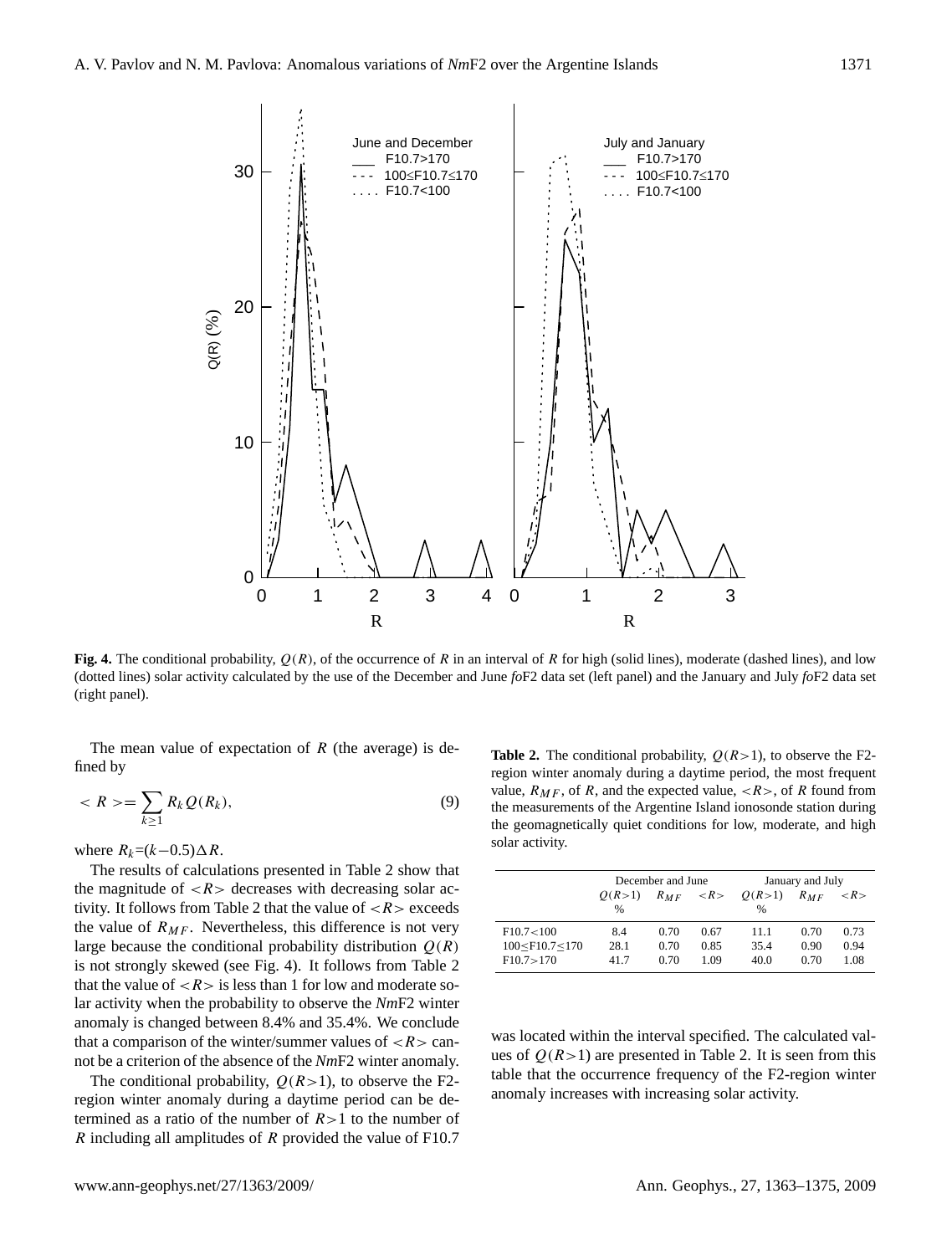We use the hourly *fo*F2 data measured by the Argentine Islands station during the 1957–1959 and 1962–1995 time periods, and we consider that the seasonal anomaly in *Nm*F2 exists in the ionosphere if the ratio  $r$  given by Eq. (8) exceeds 1. We calculate a number, S, of daytime periods when the seasonal anomaly in *Nm*F2 is observed for given solar activity if the December and June *fo*F2 or January and July data set is used. Among these anomalous events, we find numbers,  $S_1$  and  $S_2$ , of the seasonal anomaly events when  $r>1$ only at one instant of time for  $S_1$  and only at two instants of time for  $S_2$  during a daytime period under consideration. We determine  $G_1 = S_1/S$  and  $G_2 = S_2/S$  and express these calculated values in percentage terms. It follows from the calculations that  $G_1$ =86, 53, and 40% and  $G_2$ =14, 24, and 28% at low, moderate, and high solar activity, respectively, if the December and June *fo*F2 data are used. The calculated values of  $G_1$ =85, 53, and 56% and  $G_2$ =15, 24, and 25% correspond to the low, moderate, and high solar activity levels if the January and July measurements of *fo*F2 are used. We conclude that the hourly *fo*F2 measured by the Argentine Islands inosonde exhibit the winter anomaly mainly at one instant of time by day at low solar activity. On average, the winter anomaly duration is less at low solar activity than that at moderate solar activity or at high solar activity.

The *Nm*F2 winter anomaly is often explained by the winter/summer changes in the  $[O]/[N_2]$  ratio (e.g. Millward et al., 1996; Zou et al., 2000; Rishbeth et al., 2000; Tao Yu et al., 2000). On the other hand, Zou et al. (2000) compared the coupled thermosphere-ionosphere-plasmasphere model (CTIP) results with ionosonde data from mid-latitudes for geomagnetically quiet conditions. Observed variations of the mid-latitude winter anomaly of *Nm*F2 at solar maximum and the fact of the matter that the winter anomaly of *Nm*F2 is stronger at solar maximum than at solar minimum are not successfully explained by the CTIP model (see pages 927 and 942 of Zou et al., 2000). Zou et al. (2000) concluded that these disagreements may be a consequence of the increase of F2-layer loss rate in summer in comparison with that in winter by vibrationally excited  $N_2$  which is not included in the CTIP model.

Unexcited  $O^+(4S)$  ions that predominate at F2-region altitudes are lost in the reactions of  $O^+(4S)$  ions with vibrationally unexcited and vibrationally excited  $N_2$  and  $O_2$ . The fundamental laboratory measurements (Schmeltekopf et al., 1968; Hierl et al., 1997) show that vibrationally excited  $N_2$ and O<sub>2</sub> react much more strongly with  $O^+(^4S)$  ions than vibrationally unexcited  $N_2$  and  $O_2$ . The daytime mid-latitude electron density of the F2-region is decreased up to a factor of 2–3 due to vibrationally excited  $N_2$  and  $O_2$  (Pavlov, 1998; Pavlov et al., 1999; Pavlov and Foster, 2001; Prolss and Werner, 2002). As a result, a part of the mid-latitude F2 layer winter anomaly can be attributed to the seasonal difference of the increase in the loss rate of  $O^+(^4S)$  ions due to vibrationally excited  $N_2$  and  $O_2$  (Torr et al., 1980; Pavlov and Pavlova, 2005; Pavlov et al., 2008a, b).

Using the photoionization cross-section for atomic oxygen compiled by Richards et al. (1994) and the EUVAC solar flux model (Richards et al., 1994), we conclude that, during atomic oxygen photoionization, a part of oxygen ions, which is created in electronically excited states, is larger than that forming electronically unexcited  $O^{+}(^{4}S)$  ions with the production rate,  $P_{\text{EUV}}$ . These electronically excited oxygen ions are converted to  $N_2^+$  and  $O_2^+$  ions, and  $O^+(4S)$  ions in chemical reactions constituting a large daytime source,  $P_{ex}$ , of  $O^+(4S)$  ions through chemical reactions (see, e.g., Pavlov and Pavlova, 2005). Neglect of electronically excited oxygen ions in model simulations, leads to inaccurate values of *Nm*F2 while a difference between seasonal variations of  $P_{\text{EUV}}+P_{ex}$  and  $P_{\text{EUV}}$  can lead to disagreements between values of r (see Eq. 8) found from ionosonde observations and model simulations.

The model simulations (Torr et al., 1980; Pavlov and Pavlova, 2005; Pavlov et al., 2008a, b) provide evidence that the mid-latitude winter/summer anomalous difference in *Nm*F2 is produced, not only by seasonal changes in the  $[O]/[N_2]$  and  $[O]/[O_2]$  ratios, but also by seasonal variations in the  $N_2$  and  $O_2$  vibrational temperatures, and by an increase in the production rate of  $O^+(4S)$  ions in winter in comparison with that in summer due to chemical reactions of electronically excited  $O^+$  ions as a source of  $O^+(4S)$  ions. A part of the mid-latitude F2-layer winter anomaly which can be attributed to seasonal variations of the vibrationally excited  $N_2$  and  $O_2$  temperatures and the production rate of  $O^+(4S)$ ions from electronically excited  $O<sup>+</sup>$  ions is decreased with declining solar activity from solar maximum to solar minimum (Pavlov et al., 2008a, b). This decrease in the relative role of these two sources of the *Nm*F2 winter anomaly can be responsible for the decrease of  $Q(R>1)$  with decreasing solar activity over the Argentine Islands (see Table 2). At solar minimum, the mid-latitude winter anomaly of *Nm*F2 is practically not produced by seasonal variations of the vibrationally excited  $N_2$  and  $O_2$  temperatures, and the role of electronically excited oxygen ions in producing the mid-latitude winter/summer anomalous difference in *Nm*F2 is less than that caused by seasonal variations of neutral number densities (Pavlov et al., 2008b). We conclude that seasonal neutral composition variations are mainly responsible for the very low probability to observe the winter anomaly of *Nm*F2 over the Argentine Islands at solar minimum shown in Table 2.

A statistical median of a set of numbers is one of statistical parameters used in statistical studies (e.g. Johnson and Leone, 1977). As a particular case of a general definition of a statistical median, a definition of a monthly median value, *fo*F2(med), of *fo*F2 at given UT measured by an ionosonde is presented by the URSI handbook of ionogram interpretation and reduction (1978). The values of *fo*F2 measured during a month at given UT are sorted in such a way that their magnitude is increased from lowest value to highest value. An odd number of *fo*F2 values under investigation leads us to determine *fo*F2(med) as the middle value. The average of the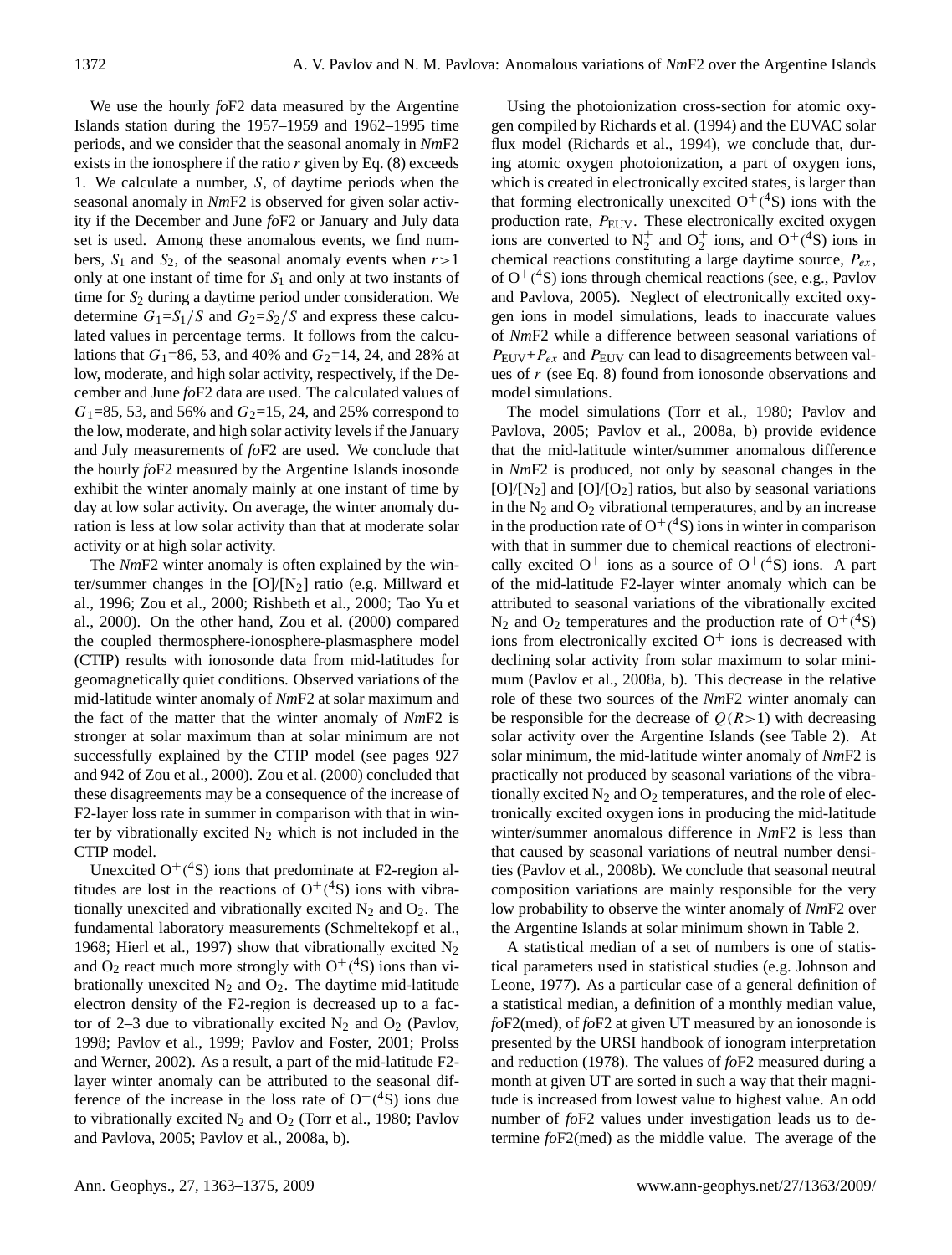**Table 3.** The arithmetical mean,  $\leq f \circ F2$  (med) $>$ , of the median values of  $f \circ F2$  at 16:00 UT (11:43 SLT) and the percentage,  $P_q$  (med), of the geomagnetically quiet median values of *fo*F2 at 16:00 UT for January, June, July, and December calculated from the Argentine Island ionosonde *fo*F2 data for low, moderate, and high solar activity.

|                          | $\langle$ foF2(med)>, MHz |           |      |               | $P_a$ (med), % |      |      |          |  |
|--------------------------|---------------------------|-----------|------|---------------|----------------|------|------|----------|--|
|                          | January                   | June      |      | July December | January        | June | July | December |  |
| F10.7<100                | 5.07                      | 4.28 4.31 |      | 5.17          | 67             | 46   | 33   | 42       |  |
| $100 <$ F $10.7 <$ $170$ | 6.58                      | 6.40      | 5.83 | 6.79          | 64             | 70   | 14   | 64       |  |
| F10.7 > 170              | 6.84                      | 6.41      | 6.76 | 6.69          | 17             | 25   | 29   | 17       |  |

two middle values of *fo*F2 is taken as *fo*F2(med) if the number of days in a month when these values were measured is even. This definition of *fo*F2(med) is not related to geomagnetic activity, and it is necessary to examine if *fo*F2(med) correspond to geomagnetically quiet conditions or geomagnetically disturbed conditions. The use of *fo*F2(med) which correspond to geomagnetically disturbed conditions can be a potential source of incorrect results and conclusions in ionospheric studies where geomagnetically quiet values of *fo*F2 are employed (for example, *fo*F2(med) measured by ionosondes close to noon were used to study the winter anomaly of *Nm*F2 by Torr and Torr, 1973, and Zou et al., 2000).

Table 3 shows the arithmetical mean, <*fo*F2(med)>, of the median values of *fo*F2 at 16:00 UT (11:43 SLT) for January, June, July, and December calculated from the Argentine Island ionosonde *fo*F2 data for low, moderate, and high solar activity during the 1957–1959 and 1962–1995 time periods. It follows from Table 3 that the winter anomaly of *Nm*F2 is not observed over the Argentine Islands from the point of view of the winter/summer arithmetical mean median comparison. This wrong conclusion, which is in contradiction with our statistical study, shows the shortcomings of the median approach. As was pointed out above, even the winter/summer comparison of  $\langle R \rangle$  cannot be used to prove the absence of the *Nm*F2 winter anomaly. The statistical analysis carried out in this work leads us to find find the conditional probability to observe the F2-region winter anomaly during a daytime period.

The percentage,  $P_q$  (med), of the geomagnetically quiet median values of *fo*F2 at 16:00 UT presented in Table 3 is determined as a ratio of a sum of *fo*F2(med) corresponding to geomagnetically quiet conditions to a sum of *fo*F2(med) corresponding to geomagnetically quiet and disturbed conditions in a month for given solar activity. In agreement with our definition of a geomagnetically quiet value of an ionospheric parameter given in Sect. 2, a value of *fo*F2(med) determined as the middle value is considered as a geomagnetically quiet value if  $K_p \leq 3$  for 24-h time period prior to and including UT (16:00 UT for the results of Table 3) where *fo*F2(med) is taken. A value of *fo*F2(med) calculated as the average of the two middle value is taken into consideration as a geomagnetically quiet value if  $K_p \leq 3$  for each 24-h time

period prior to and including UT for two middle values of *fo*F2 used in calculations of *fo*F2(med). The results of the calculations presented in Table 3 show that only a part of *fo*F2(med) corresponds to geomagnetically quiet conditions, and the percentage of *fo*F2(med) which does not correspond to geomagnetically quiet conditions is large enough. It is an argument against the use of *fo*F2(med) in ionospheric studies instead of geomagnetically quiet *fo*F2 without an examination if *fo*F2(med) could be considered as a geomagnetically quiet value.

#### **5 Conclusions**

A statistical study of the diurnal variations of *Nm*F2 and *hm*F2 over the Argentine Islands was carried out to reveal anomalous features in these variations and to study statistical relationships of the found anomalous diurnal variations with season and geomagnetic activity levels. The ionosonde measurements of *fo*F2, M(3000), and *fo*E during the 1957–1959 and 1962–1995 time periods were used in the statistical analysis. Probabilities to observe maximum and minimum values of *Nm*F2 and *hm*F2 in a diurnal variation of the electron density are calculated. Diurnal variations of *Nm*F2 are considered to be anomalous for a month in a year if the F2-layer peak electron density reaches its minimum value close to the noon sector, or the maximum in diurnal variations of *Nm*F2 is located in a time sector close to midnight. It is found that, in the main, *Nm*F2 do not exhibit anomalous diurnal variations in April, May, June, July, August, and September. Our calculations do not show anomalous features in the diurnal variations of *hm*F2 during each month in a year.

It is shown that, in November, December, January, and February, the main part of the maximum diurnal values of *Nm*F2 is observed in a time sector close to midnight, while the minimum diurnal values of *Nm*F2 are observed mainly close to the noon sector only during November, December, and January. It follows from the statistical study that these anomalous diurnal variations of *Nm*F2 are observed during both geomagnetically quiet and disturbed conditions. Geomagnetic disturbance effects in the month averages of *Nm*F2max and *Nm*F2min are found to be negative in November, December, January, and February, except for February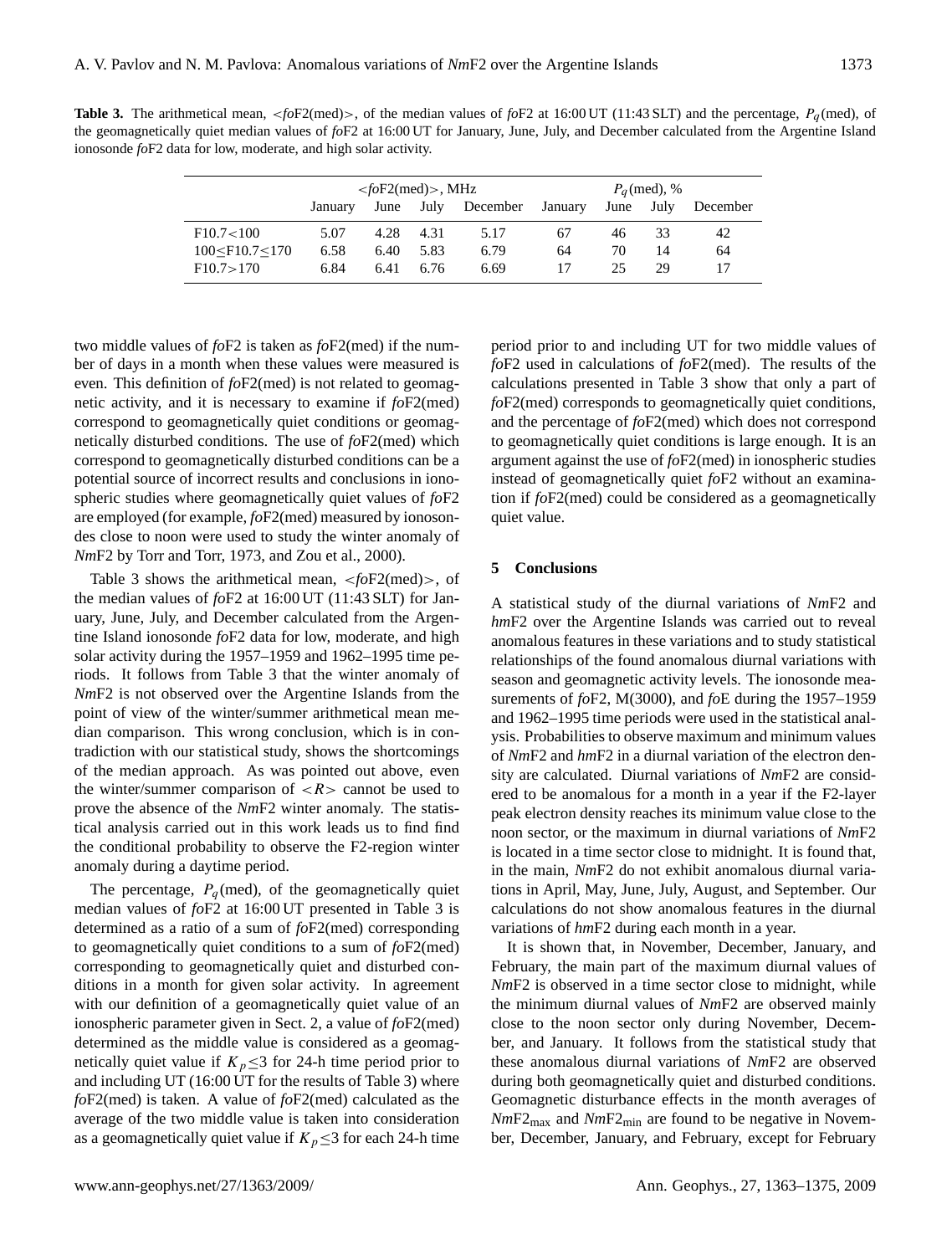and November for low solar activity and February for moderate solar activity when these effects are positive.

Statistical data processing has been performed to study statistical characteristics of the F2-region winter anomaly phenomena over the Argentine Islands inosonde. We compare *Nm*F2 measured during January (local summer) and July (local winter), and December *Nm*F2 measurements (local summer) with those during June (local winter). Changes in a maximum daytime value  $R$  of a ratio of a geomagnetically quiet daytime winter *Nm*F2 to a geomagnetically quiet daytime summer *Nm*F2 taken at a given UT and for approximately the same level of solar activity were studied. The conditional probability of the occurrence of  $R$  in an interval of R, the most frequent value  $R_{MF}$  of R, the mean expected value  $\langle R \rangle$  of R, and the conditional probability  $Q(R>1)$  to observe the F2-region winter anomaly during a daytime period were calculated for low, moderate, and high solar activity. The calculations show that  $R_{MF}=0.7-0.9, \langle R \rangle =0.67-0.67$ 1.09, and  $Q(R>1)=8.4-41.7\%$ . The data sets provide evidence that the mean expected value of  $R$  and the occurrence frequency of the F2-region winter anomaly increase with increasing solar activity. We found that the hourly *fo*F2 measured by the Argentine Islands ionosonde exhibit the *Nm*F2 winter anomaly mainly at one instant of time by day at low solar activity, and the probability to observe this anomaly at two moments in time by day is found to be negligible at low solar activity. The hourly Argentine Islands ionosonde measurements of *fo*F2 show that there is only a relatively small chance to observe this phenomenon at two moments in time by day at moderate solar activity.

*Acknowledgements.* The authors were supported for this work by grant 06-05-64179 from the Russian Foundation for Basic Research. Hourly critical frequencies *fo*F2 from the ionospheric sounder stations were provided by the National Geophysical Data Center at Boulder, Colorado. We would like to thank referees for their comments, which have assisted in improving the revised version.

Topical Editor M. Pinnock thanks I. Horvath, Y. Tao, and another anonymous referee for their help in evaluating this paper.

#### **References**

- Croom, S. A., Robbins, A. R., and Thomas, J. O.: Variation ofelectron density in the ionosphere with magnetic dip, Nature, 185, 902–903, 1960.
- Deminov, M. G. and Fishchuk, Ya. A.: On the use of the geomagnetic field approximation by the eccentric dipole in problems of ionosphere and plasmasphere, Geomagnetism Aeronomy, 40, 383–387, 2000.
- Dudeney, J. R.: The accuracy of simple methods for determining the height of the maximum electron concentration of the F2-layer from scaled ionospheric characteristics, J. Atmos. Terr. Phys., 45, 629–640, 1983.
- Feldstein, Y. and Galperin, Y.: The auroral luminosity structure in the high-latitude upper atmosphere – Its dynamics and relation-

ship to the large-scale structure of the earth's magnetosphere, Rev. Geophys., 23, 217–275, 1985.

- Forbes, J. M., Palo, S. E., and Zhang, X.: Variability of the ionosphere, J. Atmos. Sol.-Terr. Phys., 62, 685–693, 2000.
- Fraser-Smith, A. C.: Centered and eccentric geomagnetic dipoles and their poles, 1600–1985, Rev. Geophys., 25, 1–16, 1987.
- Galperin, Y. I., Soloviev, V. S., Torkar, K., Foster, J. C., and Veselov, M. V.: Predicting plasmaspheric radial density profiles, J. Geophys. Res., 102, 2079–2091, 1997.
- Hedin, A. E.: MSIS -86 thermospheric model, J. Geophys. Res., 92, 4649–4662, 1987.
- Hierl, M. P., Dotan, I., Seeley, J. V., Van Doren, J. M., Morris, R. A., and Viggiano, A. A.: Rate constants for the reactions of  $O^+$ with  $N_2$  and  $O_2$  as a function of temperature (300–1800 K), J. Chem. Phys., 106, 3540–3544, 1997.
- Horvath, I.: Impact of 10 January 1997 geomagnetic storm on the nighttime Weddell Sea Anomaly: A study utilizing data provided by the TOPEX/Poseidon mission and the Defense Meteorological Satellite Program, and simulations generated by the Coupled Thermosphere/Ionosphere Plasmasphere model, J. Geophys. Res., 112, A06329, doi:10.1029/2006JA012153, 2007.
- Horwitz, J. L., Menteer, S., Turnley, J., Burch, J. L., Winningham, J. D., Chappell, C. R., Craven, J. D., Frank, L. A., and Slater, D. W.: Plasma boundaries in the inner magnetosphere, J. Geophys. Res., 91, 8861–8882, 1986.
- Johnson, N. L. and Leone, F. C.: Statistics and experimental design in engineering and the physical sciensies, Volume I, Second edition, John Wiley & Sons, New York – London – Sydney – Toronto, 1977.
- King, G. A. M.: The Seasonal Anomalies in the F Region, J. Geophys. Res., 66, 4149–4154, 1961.
- Lisakov, Yu. V., Jorjio, N. V., Nikolaenko, L. M., and Ainbund, M. R.: Observations of low intensity particle fluxes inside the region of the ionospheric main trough and their variability, Results of the ARCAD 3 PROJECT and of recent programs in magnetospheric and ionospheric physics/Cepadues editions, P. Toulouse, 261–274. 1985.
- Millward, G. H., Rishbeth, H., Fuller-Rowell, T. J., Aylward, A. D., Quegan, S., and Moffet, R. J.: Ionospheric F2 layer seasonal and semi-annual variations, J. Geophys. Res., 101, 5149–5156, 1996.
- Pavlov, A. V.: The role of vibrationally excited oxygen and nitrogen in the ionosphere during the undisturbed and geomagnetic storm period of 6–12 April 1990, Ann. Geophys., 16, 589–601, 1998, [http://www.ann-geophys.net/16/589/1998/.](http://www.ann-geophys.net/16/589/1998/)
- Pavlov, A. V., Buonsanto, M. J., Schlesier, A. C., and Richards, P. G.: Comparison of models and data at Millstone Hill during the June 5–11, 1991, storm, J. Atmos. Sol.-Terr. Phys., 61, 263–279, 1999.
- Pavlov, A. V. and Foster, J. C.: Model/data comparison of F-region ionospheric perturbation over Millstone Hill during the severe geomagnetic storm of 15–16 July, 2000, J. Geophys. Res., 106, 29051–29070, 2001.
- Pavlov, A. V. and Pavlova, N. M.: Causes of the mid-latitude *Nm*F2 winter anomaly at solar maximum, J. Atmos. Sol.-Terr. Phys., 67, 862–877, 2005.
- Pavlov, A. V., Pavlova, N. M., Makarenko, S. F., and Shubin, V. N.: Anomalous variations in the structure of the ionospheric  $F_2$ region at geomagnetic midlatitudes of the Southern and Northern hemispheres in going from summer to winter conditions at high